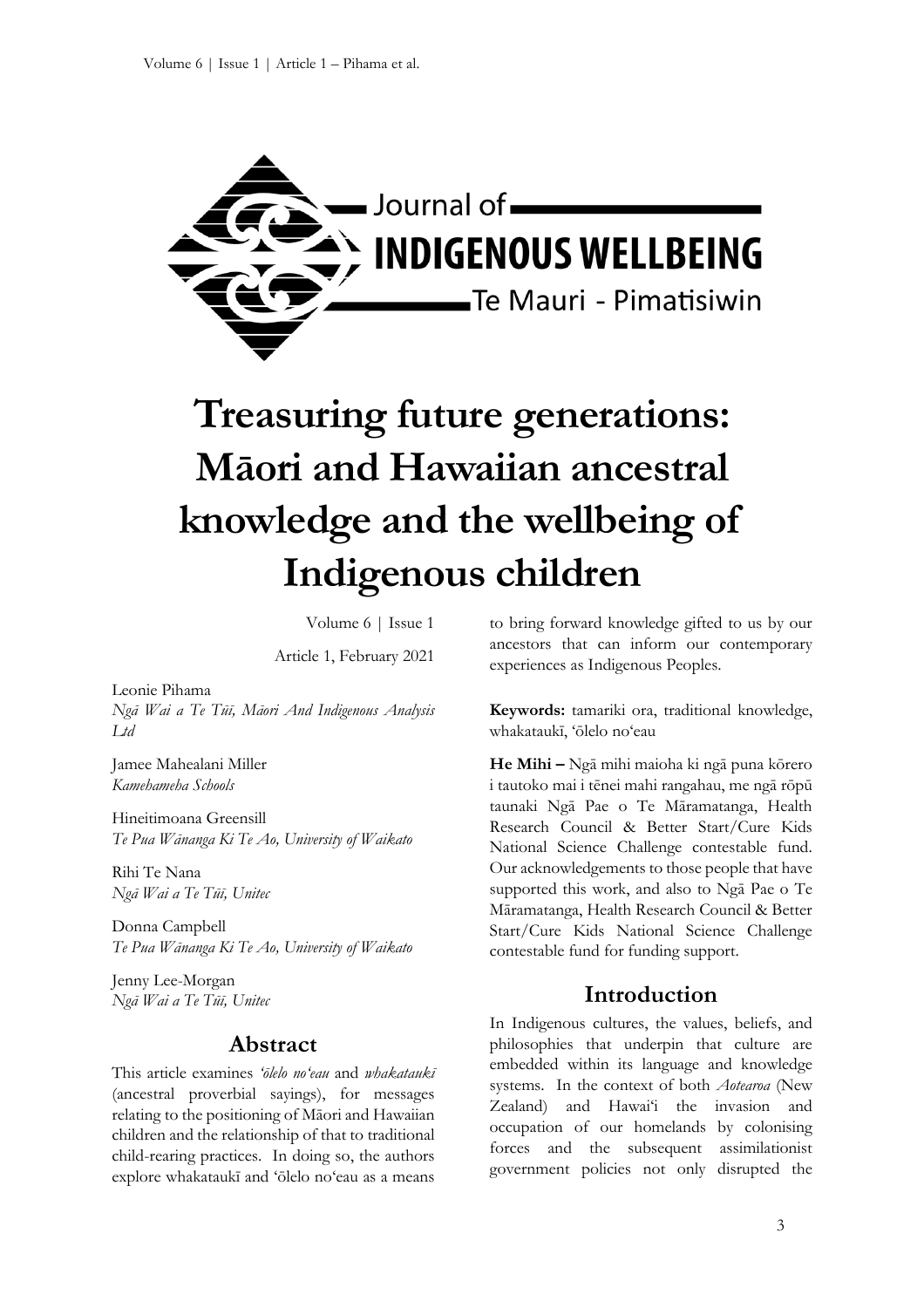transmission of *te reo Māori* (Māori language) and *'ōlelo Hawai'i* (Hawaiian language) from generation to generation but also disrupted the transmission of the cultural understandings inherent within the languages themselves (Mokuau, 1991; Walker, 2004).

Despite such disruptions, traditional repositories of Māori and Hawaiian knowledge ensure that the messages embedded in the language still remain with us today. Indigenous knowledge, history, and ideas lay encoded in a variety of oral texts, including the traditional knowledge forms of *whakataukī* and *'ōlelo no'eau*, or ancestral proverbial sayings, many of which have also been held through the written form (Pukui, 1983). As a part of the Indigenous language regeneration movements within both Aotearoa and Hawai'i there has been a resurgence of knowledge drawn from traditional proverbial sayings such as expressed through whakataukī and 'ōlelo no'eau. These knowledge forms provide us with guidance and understandings of the ways in which our ancestors viewed the world and our multiple relationships with all of our relations that we live beside.

The aim of this article is to examine these particular types of oral text, namely 'ōlelo no'eau and whakataukī, for messages relating to the positioning of Māori and Hawaiian children and the relationship of that to traditional childrearing practices. This article explores whakataukī and 'ōlelo no'eau as a means to bring forward knowledge gifted to us by our ancestors that can inform our contemporary experiences as Indigenous Peoples.

## **'Ōlelo No'eau**

The most significant Hawaiian collection and only publication dedicated solely to 'ōlelo no'eau is a compilation by renowned scholar Mary Kawena Pukui (1983). Since the age of 15, she predicted the criticalness of translating, collecting, and documenting the sayings and proverbs her *kūpuna* (elder) raised her with as a primary means of conveying a Hawaiian worldview to the generations to follow. The collection, '*Ōlelo No'eau, Hawaiian Proverbs and Poetical Sayings* (Pukui, 1983), reveals a comprehensive understanding of Hawaiian thought and livelihood that have remained relevant despite interference by colonial influence since Western contact in Hawai'i.

'Ōlelo No'eau are often referred to as Hawaiian proverbs, aphorisms, or metaphors (Pukui, 1983). Pukui provides both the literal translation and the *kaona* or hidden meaning of each 'ōlelo no'eau. The Hawaiian dictionary translates kaona as a concealed reference, or "words with double meaning that might bring good or bad fortune" (Pukui & Elbert 1986, p. 130). Kaona is the art of layering meanings and being skilled at using metaphors. Kaona is still used in everyday conversation, as well as in songs, chants, *hula* (Hawaiian dance form), and in stories and legends. The poetry of kaona is an element in most expressions of love, whether in song or flirtatious conversation. Kaona was also a way to further passionate political struggle in Hawaiian language newspapers, particularly around the protests against annexation (Silva, 2004). Most of the excerpts below of 'ōlelo no'eau come from Pukui (1983). There are also a few that were authored by a modern practitioner with skills to weave the words into poetry.

## **'Ōlelo No'eau: Elevating Hawaiian Identity and Belonging**

Connection to *ʻohana* (family) and the environment from a young age are important factors for overall wellbeing and Hawaiian identity. The *keiki* (children) soon become our kūpuna, the generation that will in turn pass on the knowledge and practices of our people. Practices such as *hānai* (to feed, to care for a child) are important to the intergenerational transmission of knowledge, understandings of wellbeing and identity. The centrality of which is highlighted in the following ōlelo no'eau:

#1261<sup>i</sup> "*I ulu no ka lālā i ke kumu*" The branches grow because of the trunk (Pukui, 1983, p. 137)*.*

Which can also be understood as meaning without our ancestors, we would not be here.

<sup>i</sup> Each 'ōlelo no'eau entry in Pukui (1983) is numbered.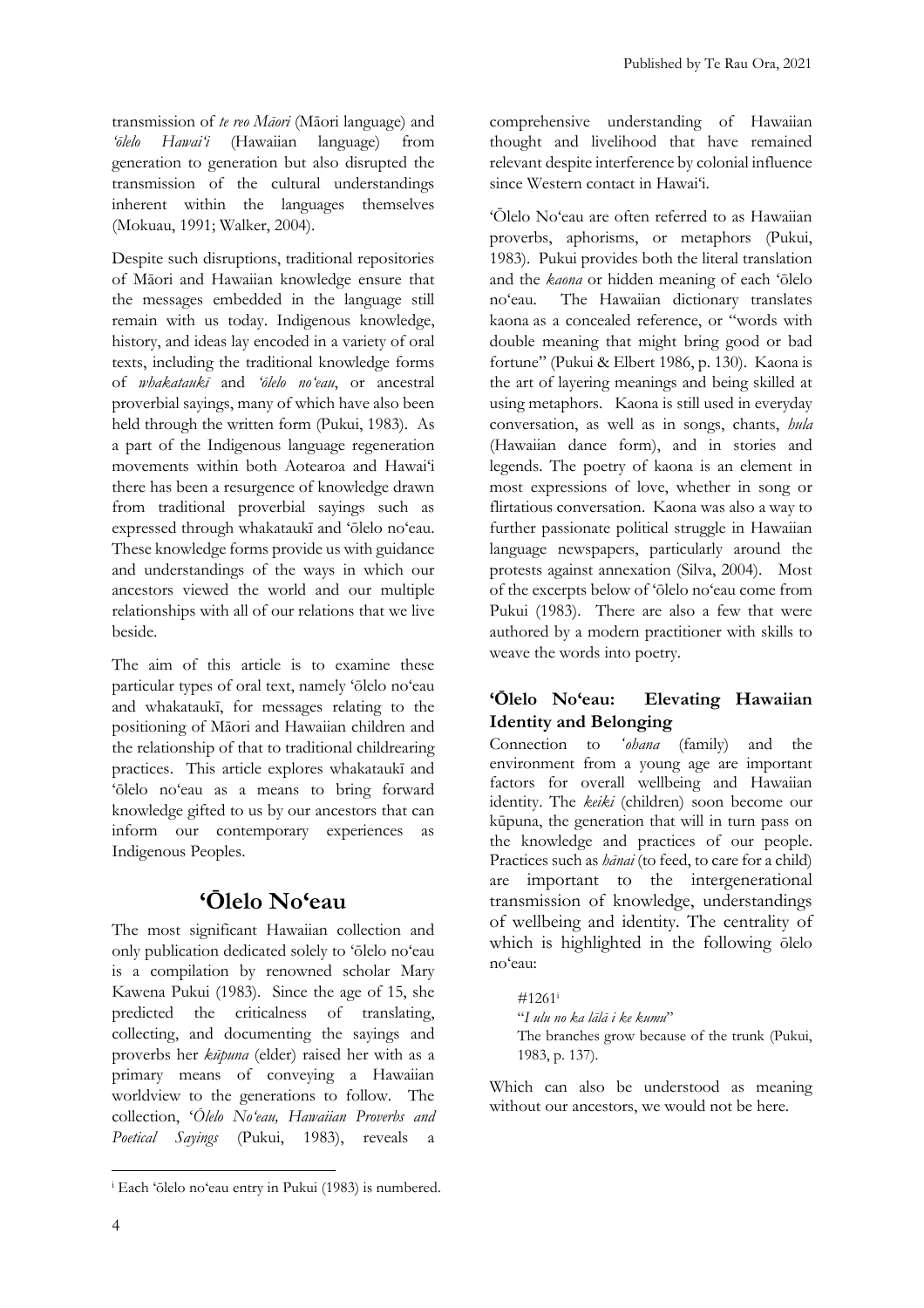Many practices of old continue to flourish within 'ohana and are being revived in other 'ohana such as in the arts and customary living like childrearing, fishing, planting, and relational and medicinal practices. More 'ohana are reconnecting to their roots and finding place within their own cultural ways of being. In doing so, identity is being nourished.

#1251

"*I pa'a i kona kupuna 'a'ole kākou e puka*" Had our ancestress died in bearing our grandparent, we would not have come forth (Pukui, 1983, p. 136).

Said to remind a member of the family to respect the senior line, because they came first. Also expressed as *I pa'a i kona Makua.*

#863 "*He 'onipa'a ka 'oiā'i'o*" Truth is not changeable (Pukui, 1983, p. 94).

Drawing upon traditional knowledge as a means by which to provide guidance today is a key focus of these sayings which assert the notion that what was good for Native Hawaiians generations ago will continue to be good in contemporary times.

#### **Aloha no nā Keiki - Love for the Children**

Many sayings are connected to love. Unconditional love for a child was existent and permeated society as seen in the excerpts below. The use of the word *pua* is often used in place for child. Pua (a flower or school of fish) denotes not only the beautiful, exquisite, and uniqueness of a child but also the pleasant fragrance flowers fill a place and memory with.

#1518 *"Ka 'ōpu'u pua i mōhala"* A flower that began to unfold (Pukui, 1983, p. 164).

Which can be said of a baby

#575

*"He hiʻi alo ua milimili ʻia i ke alo, ua haʻawe ʻia ma ke kua, ua lei ʻia ma ka ʻāʻī"*

A beloved one, fondled in the arms carried on the back, whose arms have gone about the neck as a lei (Pukui, 1983, p. 67).

Said of a beloved child.

#740 *"He lei poina ʻole ke keiki"* A lei never forgotten is the beloved child (Pukui, 1983, p. 82).

#1438 "*Ka lei hāʻule ʻole, he keiki*" A lei that is never cast aside is one's child (Pukui, 1983, p. 156).

#333 "*E lei no au i ko aloha*" I will wear your love as a wreath (Pukui, 1983, p. 41).

Which can also be understood as I will cherish your love as a beautiful adornment.

#2836 "*Ua ola loko i ke aloha*" Love gives life within (Pukui, 1983, p. 311).

Love is imperative to one's mental and physical welfare.

## **Pregnancy**

The nature, character, health, and appearance of the child was dependant on how the mother cared for herself during pregnancy. Food cravings were especially telling and were linked to the disposition of the soon to be born child (Fornander, 1996; Pukui, 1942).

#578 "*He hilu na ke ali'i*" A hilu belonging to a chief (Pukui, 1983, p. 67).

When a pregnant woman longed for hilu fish, the child born to her would be a very quiet, wellbehaved person. Because chiefs liked reserved, well-mannered people, such persons were often found in the royal courts and were referred to as the chief's hilu fish.

#1007 "*Hilu ka i'a, he i'a no'eno'e*" The fish is the hilu, an attractive one (Pukui, 1983, p. 108).

A quiet, well-behaved person. When a pregnant woman longed for hilu fish, the child born to her would be well-mannered, quiet, and unobtrusive.

"Kau-na-maka" Rest the Eyes (Green & Beckwith, 1924, p. 231).

Should an expectant mother have a particular longing to see one of her friends, that friend will be specially loved by the child.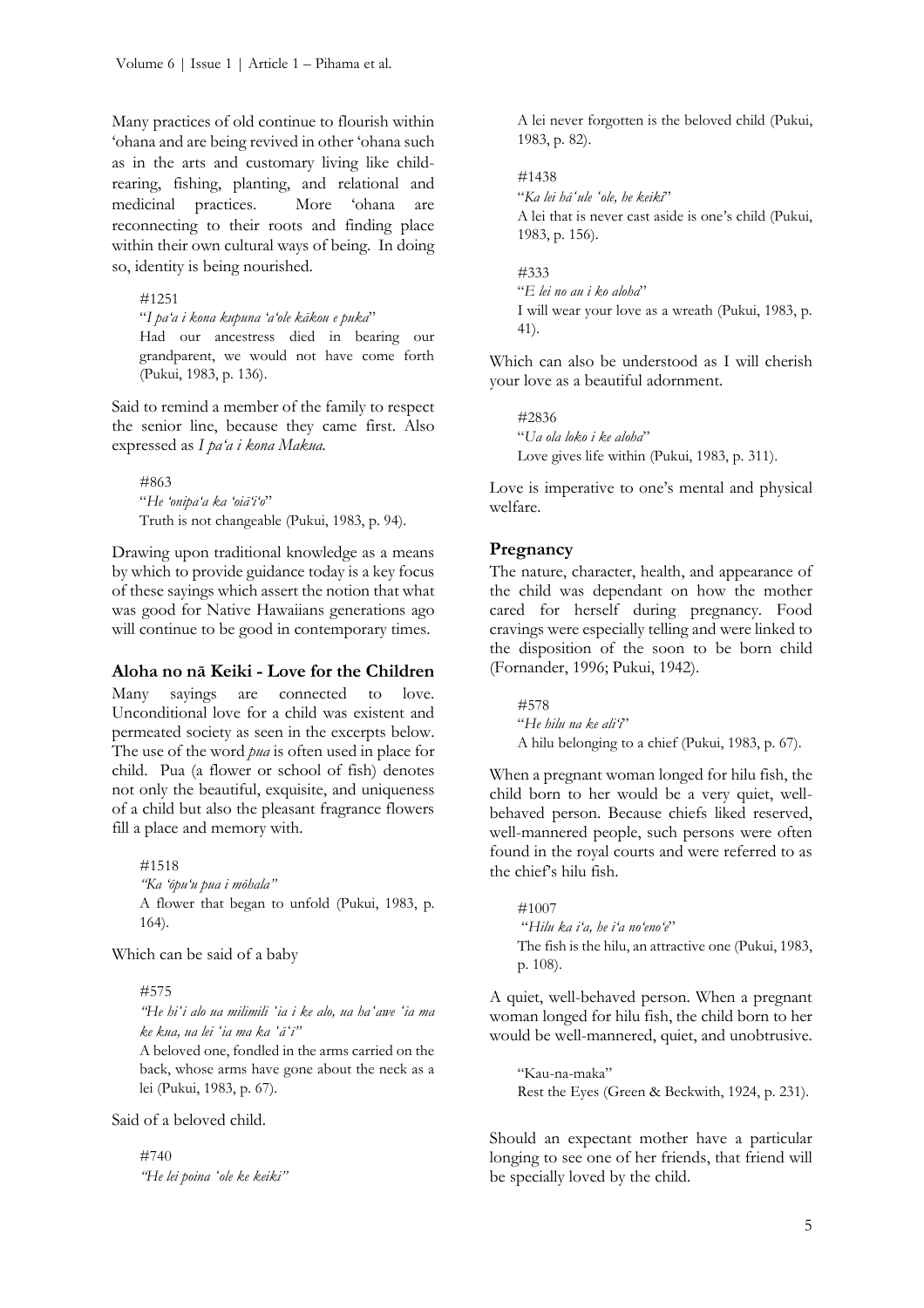#### #1252

"*I paʻa ke kino o ke keiki i ka lāʻau*" That the body of the child be solidly built by the medicines (Pukui, 1983, p. 136).

A mother ate herbs during pregnancy and nursing for the sake of the babyʻs health. The herbs were given to the child up to the age of twenty so that he would be healthy and strong through maturity and old age.

#### **Nurturing/Parenting**

#450 "*Hānai ʻia i ka poli o ka lima*" Fed in the palm of the hand (Pukui, 1983, p. 54).

Said of a child reared with constant attention.

#688 "*He keiki mea kupuna*" [It shows] that the child has a grandparent (Pukui, 1983, p. 77).

Said in admiration of a child whose grandparents show affection by making beautiful things for his use or compose songs and chants in his honour.

#1875 "*Ku i ka māna*" Like the one from whom he received what he learned (Pukui, 1983, p. 202).

Said of a child who behaves like those who reared him. *Māna* is food masticated by an elder and conveyed to the mouth of a small child. The *haumāna* (pupil) receives knowledge from the mouth of his teacher.

#492 "*Haumanumanu ka ipu 'ino'ino*" A misshapen gourd makes an ugly container (Pukui, 1983, p. 59).

Said of an ugly person. Also said in warning to a mother to be careful with the body of her baby to mold it lest it be imperfect and ugly.

#### **On Wellbeing**

Hawaiian wellbeing is having the ability to maintain and sustain a balance among physical, spiritual, psychic, and natural elements. Native Hawaiians long believed in the healing powers of the natural environments such as land, water, and natural resources from these environments. Native Hawaiians continue to have *mo'olelo* or stories that denote certain places and living elements that have healing powers and are relevant today (Miller, 2012). Intrinsic to wellbeing is having access to these environments and elements which have become increasingly challenging for some 'ohana. The first excerpt below denotes the challenge. However, 'ohana have become increasingly vigilant in restoring land, water, and access rights to continue to bring tradition and healthy practices to the forefront.

#### #2299

"*Na wāhine kia'i alanui o Nu'uanu*" The women who guard the Nu'uanu trail (Pukui, 1983, p. 251).

Hapu'u and Kala'ihauola were supernatural women whose stone forms guarded the Nu'uanu trail near the gap. It was around Kala'ihauola that the umbilical cords of babies were hidden to ensure their good health. When the new road over the Nu'uanu Pali was made, these stones were destroyed.

#2489 "*Ola no i ka pua o ka 'ilima*" There is healing in the 'ilima blossoms (Pukui, 1983, p. 272).

The 'ilima blossom is one of the first medicines given to babies. It is a mild laxative. Hi'iaka, goddess of medicine in Pele's family, used 'ilima.

#2178 "*Mōhala i ka wai ka maka o ka pua*" Unfolded by the water are the faces of the flowers (Pukui, 1983, p. 237).

Flowers thrive where there is water, as thriving people are found where living conditions are good.

#1246 "*I ola no ke kino i ka mā'ona ka 'ōpū*" The body enjoys health when the stomach is well filled (Pukui, 1983, p. 135).

Often said as supplication before a meal.

#891 "*He piko pau 'iole*" An umbilical cord taken by a rat (Pukui, 1983, p. 96).

A chronic thief. The umbilical cords of infants were taken to special places where the cords of other family members were kept for many generations. If a rat took a cord before it was hidden away safely, the child became a thief.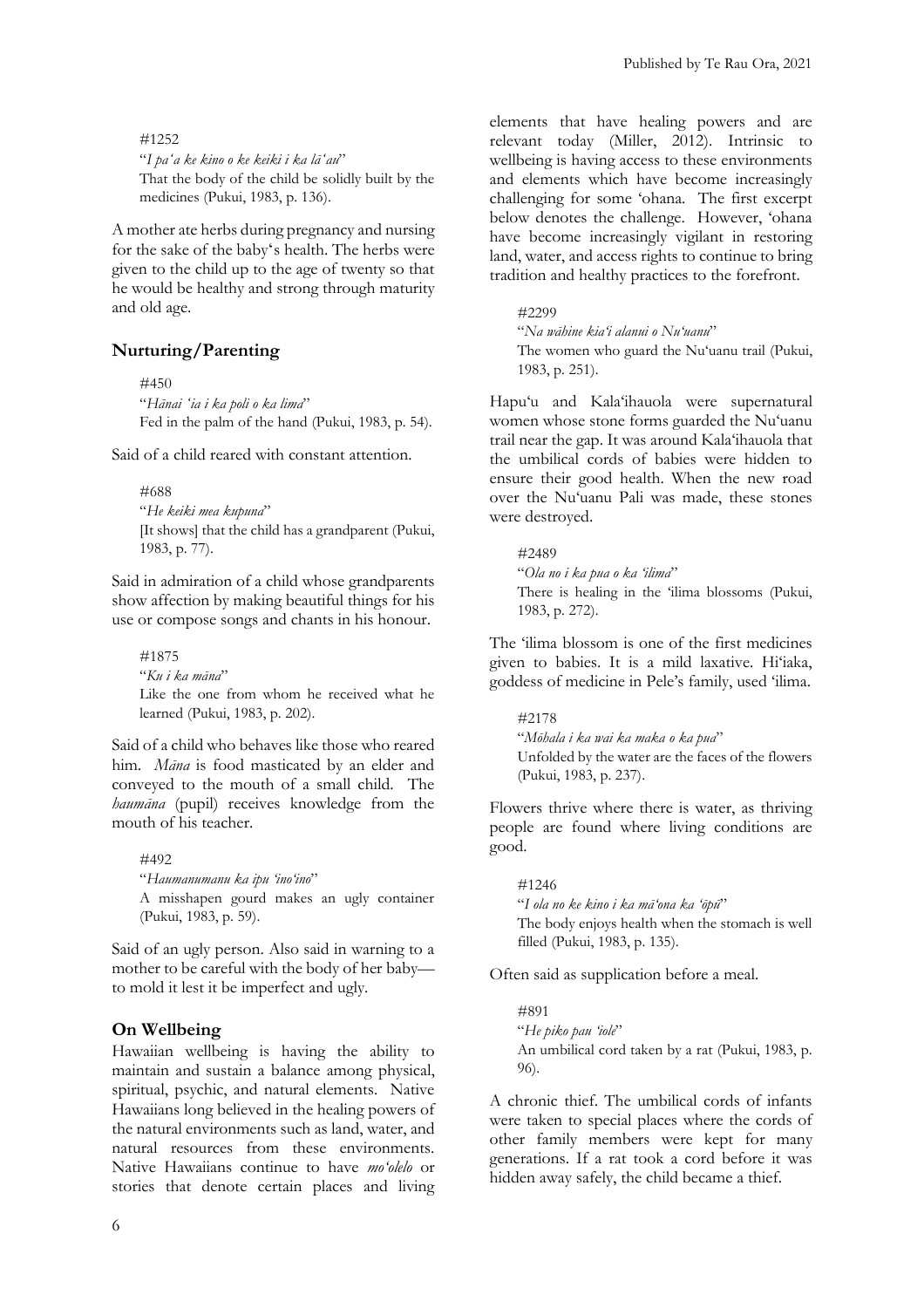#### #2748

"*Puna maka kōkala*"

Puna of the eyelashes that curve upward like the thorns of the pandanus leaves (Pukui, 1983, p. 301).

The placenta of a newborn was buried under a pandanus tree so the child's eyelashes would grow long like the pandanus thorns.

## **The Role of Collective Childrearing: Hānai, Punahele, Kūpuna**

The term 'ohana derives from the *kalo* plant, the main staple of physical sustenance for Native Hawaiians. The kalo plant also represents a spiritual and traditional connection for Native Hawaiians that explains the role of *kupuna* or grandparent, *makua* or parent, *keiki* or child. *'Oha* refers to the buds or offshoot of the parent plant. Kalo propagates itself, representing generational strength. In child-rearing practices, it was very common that the eldest or *punahele* (favourite) grandchild would be *hānai* or raised by their kūpuna. Handy and Pukui (1972) share that

responsibility for the child's diet and health, and for its proper informal and formal training rested generally with the grandparents, or, if and when a bright child was apprenticed to an expert, with the teacher, into whose household the child was taken as a member of the family (p. 90)

With a cultural lens, it makes perfect sense for the children to be raised by their grandparents or those of their grandparent's generation as they were more experienced and wiser.

#2294 "*Nau ke keiki, kūkae a na'au*" Yours is the child, excreta, intestines and all (Pukui, 1983, p. 250).

In giving a child to adoptive parents, the true parents warned that under no condition would they take the child back. To do so would be disastrous for the child. Recognition, love, and help might continue; but removal while the adoptive parents live — never.

#1175 "*I ka hale no pau ke a'o ana*" Instructions are completed at home (Pukui, 1983, p. 128).

Do all of your teaching at home. First uttered by Pupuakea, half-brother of Lonoikamakahiki,

when his instructor advised him as they were preparing for battle. The instructor's teaching was all done at home; from then on the warrior chief was on his own. Also directed toward parents who noisily scold their children in public.

#1232

"*I maika'i ke kalo i ka 'ohā*" The goodness of the taro is judged by the young plant it produces (Pukui, 1983, p. 133).

Parents are often judged by the behaviour of their children.

#1295 "*Ka hana a ka mākua, o ka hana no ia a keiki*" What parents do, children will do (Pukui, 1983, p. 141).

#1922 "*Ku no i ke ke'a*" Like his sire (Pukui, 1983, p. 206).

Like sire, like child.

#2662 "*Pipili no ka pīlali i ke kumu kukui*" The pīlali gum sticks to the kukui tree (Pukui, 1983, p. 292).

Said of one who remains close to a loved one all the time, as a child may cling to the grandparent he loves.

#2769 "*Ua 'ai au i kana loa'a*" I have eaten of his gain (Pukui, 1983, p. 305).

Said with pride and affection by a parent or grandparent who is being cared for by the child he reared.

#337 "'*Elemakule kama 'ole moe i ke ala*" An oldster who has never reared children sleeps by the roadside (Pukui, 1983, p. 41).

Caring for and rearing children results in being cared for in old age.

## **Whakataukī/Whakatauākī**

A number of generic works on whakataukī have been published over the years, including those of Grey (1857), McRae (1988) and, more recently, a comprehensive collection by Mead and Grove (2003). Genre or field-specific analyses of whakataukī have also been published in recent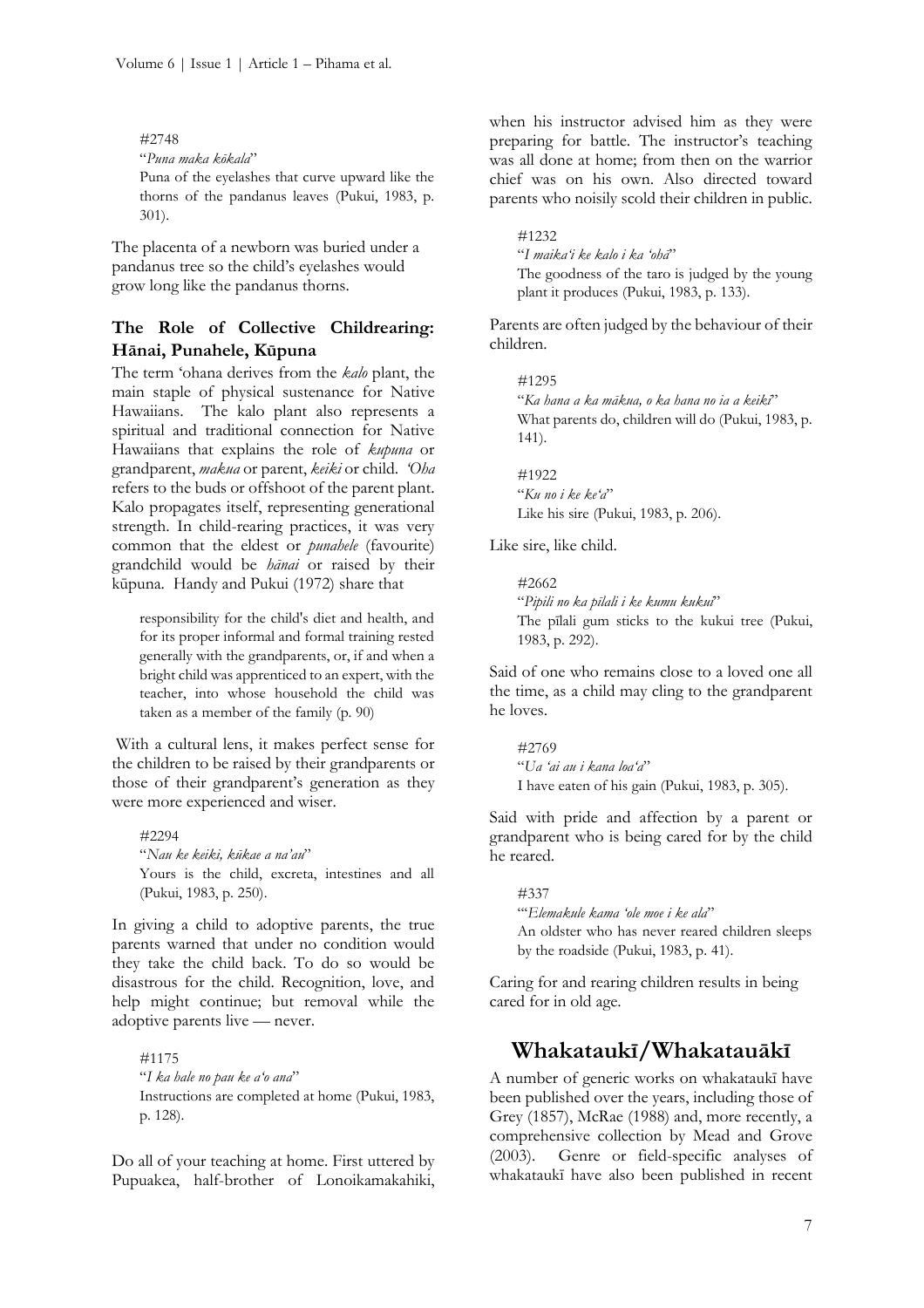years, which include the work of Wehi et al. (2013), on the relevance of whakataukī to traditional ecological knowledge relating to marine resources; and of Tuahine et al. (2016) on whakataukī associated with Māori astronomical knowledge, or more specifically, *Te Whānau Mārama* (Celestial Bodies). Another piece of work that is of particular significance to this paper is that of Metge and Jones (1995) on Māori proverbial sayings relating to *Te Pā Harakeke* (a native plant used for weaving; Pihama et al., 2015).

Whakataukī have been referred to variously as Māori proverbial sayings (Metge & Jones, 1995), ancestral sayings (Seed-Pihama, 2005), and also as *pēpeha* (Mead & Grove, 2003). While the nomenclature used can often infer different things, for the purpose of this article, we simply use the term whakataukī. Whakataukī are mostly short, pithy sayings that are reflective of people and the environment. Whakataukī are didactic by nature; that is, they have an instructive or educational purpose, and the origins of the whakataukī are not normally known. Another type of nomenclature relevant to this discussion is that of *whakatauākī*.

Whakatauākī are also instructive by nature, but vary in length and have a known author or source. The circumstances surrounding the coining of the whakatauākī are also known. For the purpose of this article, both types of ancestral saying will be referred to simply as whakataukī. The function and purpose of whakataukī and whakatauākī is to encapsulate the traditional wisdom of our ancestors. They advise, inform, and give directions on customary practices in a concise way that remains relevant to contemporary times. We have a saying in the Māori world, "*he iti te kupu, he nui te kōrero"*, which means that whilst there may be few words the message is profound. That is the intent and nature of whakataukī.

## **Whakapapa: Maintaining Identity and Belonging**

The importance of maintaining links, of knowing one's *whakapapa* (genealogy), remaining connected to one's identity and having a sense of belonging are essential elements to the wellbeing of children. A range of whakataukī refer to maintaining *whānau* (family), *hapū* (subtribe[s]), and *iwi* (tribe[s]) relationships in order to stand tall as a Māori person.

*Hokia ki tō ūkaipō.* Return to your place of origin.

The whakataukī *hokia ki tō ūkaipō* speaks to the significance of place for Māori. The *ūkaipō* is the place where you were fed by the breast of your mother and is symbolic of the intimate relationship that Māori have to ancestral lands. This whakataukī advocates returning to one's ūkaipō in order to maintain that connection. Failure to do so will undoubtedly impact on future generations, who in time may perhaps never return to their roots (W. Milroy, personal communication, May 31, 2013).

*Mā ngā pakiaka e tū ai te rākau.* With strong roots a tree will stand.

The metaphor of a *rākau* (tree) and its *pakiaka* (roots) is also used to elucidate the importance of *whanaungatanga*, our relationships with each other and with our kin. The roots, in this context, are one's links to whānau, hapū, and iwi (W. Milroy, personal communication, May 31, 2013). Knowledge of one's whakapapa and maintenance of whanaungatanga ensures a strong sense of belonging and a strong foundation on which one can stand as a person. Not knowing who you are, and not having any ties to your whānau, hapū, and iwi is equivalent to a tree having no roots and being unable to stand.

*Tamaiti piri poho, he aroha whāereere.*  A mother's love, a breast-clinging child.

A common variation of this whakataukī is, "*he aroha whāereere, he pōtiki piri poho"* (Ihaka, 1957, p. 42). While the reference here is to the bond between mother and child, it is also possible to interpret this whakataukī in a broader sense. When a child is given love and attention by their parents, they will be more likely to respect the values of their parents and to remain close to them throughout their life (Ministry of Justice, 2001; Pihama et al. , 2015).

## **Manaakitanga: Nurturing**

In Māori society, a child is considered to be like a seed that must be nurtured and fostered so that it may develop and grow well. The time that we have to nurture and raise our children is limited. Nurturing love in future generations is perhaps the most significant role of a parent. A number of whakataukī stress the importance of caring for our children and are often embedded with cautionary messages. In some cases, an antithesis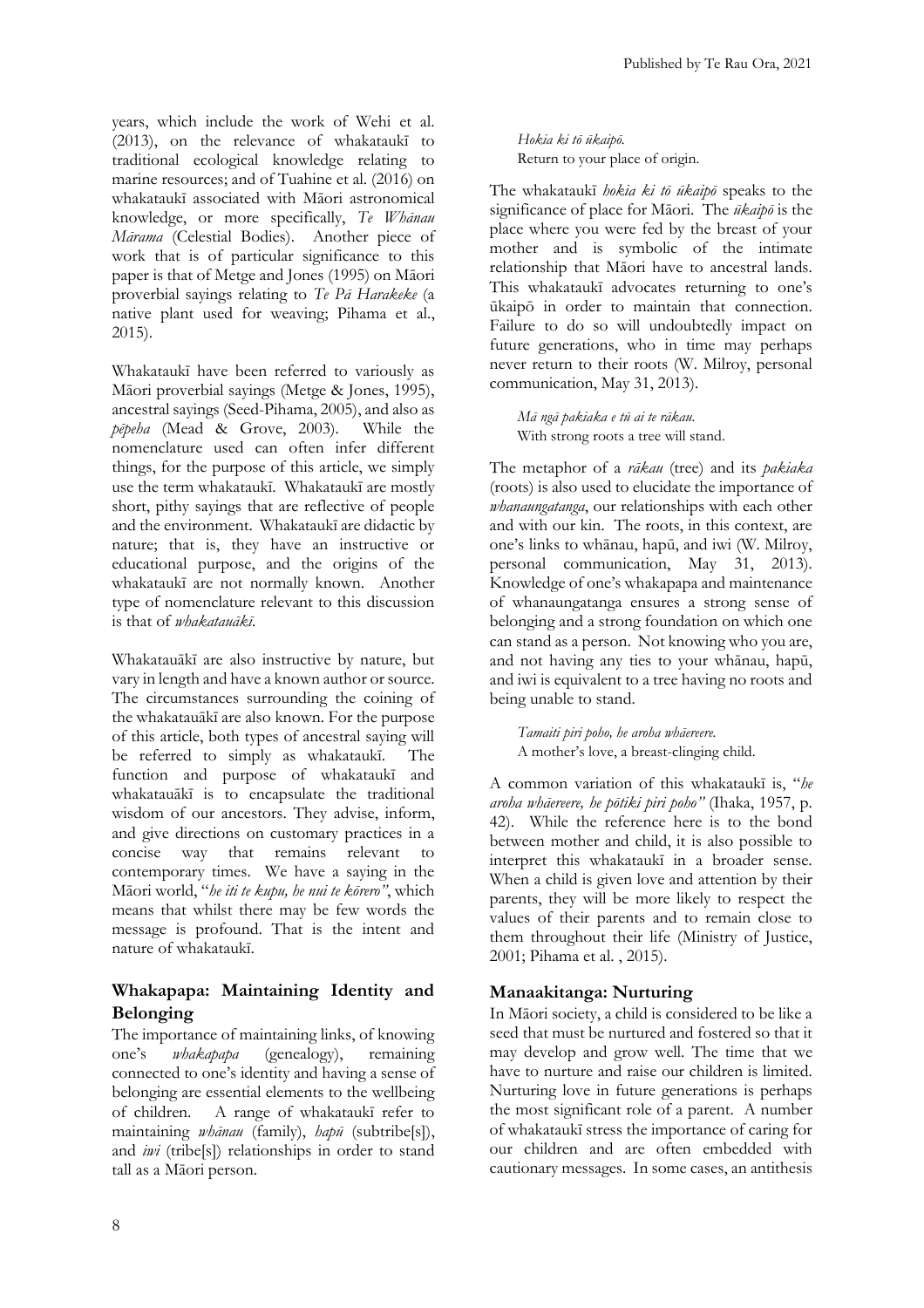is also provided to highlight the point. All of the examples given use the metaphor of a plant as a symbol for a child.

*Kotahi te kākano, he nui ngā hua o te rākau.* A tree comes from one seed, but bears many fruit.

The *hua*, or fruits, referred to in this whakataukī are children, while the *kākano*, or seed, refers to the parent(s). This Whakataukī is used as praise for producing an abundance of children. While having many children is seen as something positive, the way in which they are treated is just as important. Like a young plant, children require the right conditions to thrive, and failure to tend to their needs may be catastrophic. In the same vein, neglecting to weed around the base of a young plant and ensuring that the roots are well cared for will affect the development of the tree and its fruit (W. Milroy, personal communication, May 31, 2013). However, if the plant is properly tended, it is much more likely to flourish. A whakataukī often used in this context is the following

*Parapara waerea a ururua, kia tupu whakaritorito te tupu o te harakeke.*

Clear away the overgrowth, so that the flax bush will put forth many new shoots.

Metge and Jones (1995) provide an in-depth explanation for this whakataukī in their article on Māori proverbial sayings:

This saying makes immediate sense as a piece of horticultural advice: we all know that plants grow best when we clear away the weeds that compete for space and nourishment. But when we follow out the analogy between flax bush and whānau, a deeper meaning becomes apparent. If families, large and small, are to fulfil their functions effectively, we must cultivate them carefully, ensuring they have the room and resources they need for continuing growth. (p. 4)

A number of other whakataukī also emphasise the importance of practising *manaakitanga*  (nurturing), such as the following from Mead and Grove (2001)

"*Nā te moa i takahi te rātā*". The rātā was trampled by the moa (p. 317)

This whakataukī refers to a young tree or sapling that has just begun to grow and sprout up out of the earth when it is trampled by a moa. The roots remain in the ground, but the tree itself lies in the manner in which it was trampled, continuing to grow, but growing crooked. The same can be said for a child. If you trample on or repress a child, breaking its spirit, the child will grow crooked. What is implied in this whakataukī is that behavioural problems exhibited in a child are a result of early influences in their life—the child was not looked after properly, the child was not instructed properly, and eventually they get into trouble. This being said such behaviour is not seen as being the child's fault, but rather the fault of the parents and of the whānau (W. Milroy, personal communication, May 31, 2013). Further interpretation indicates that it also relates to the importance of providing appropriate models of conduct early on in life.

*Te piko o te rākau, tērā te tipu o te māhuri.* As the tree is bent, so shall it grow.

The metaphor of a young tree, or *māhuri*, is also used in this whakataukī to stress the importance of nurturing and guidance in the early stages of one's life. Just as a young tree is malleable and easily moulded, so too is a child. In the words of the whakataukī, *te piko o te rākau, tērā te tipu o te māhuri*, as the twig is bent, so shall the tree grow. How the tree develops and what it is able to be used for later on in life will depend on how it is moulded when it is young.

If you want a *tokotoko* (walking stick), then the tree must be shaped when it is still young and growing. If it is a *taiaha* (long wooden weapon) you want, then it must be grown in a specific way (H. Tai Tin, personal communication, 2007). As important, however, as the way the tree is shaped, is how you nurture it. If a tree isn't planted and tended well, it will become distorted, but if you want it to grow well and healthy, then it is up to you to ensure that happens. Thus, for the full potential of a child to be realised, the appropriate care needs to be provided by parents and whānau.

#### **Matua Rautia: Collective Parenting**

*Matua rautia.* Raise your children collectively.

This whakataukī refers to the nature of parenting in the Māori world. If we analyse the words *matua rautia*, its literal meaning is to have hundreds of parents or *mātua*. Encapsulated in these few words is the philosophy that raising a child is not an individual endeavour, but rather a job for the many. It requires a whānau, or a communitybased approach.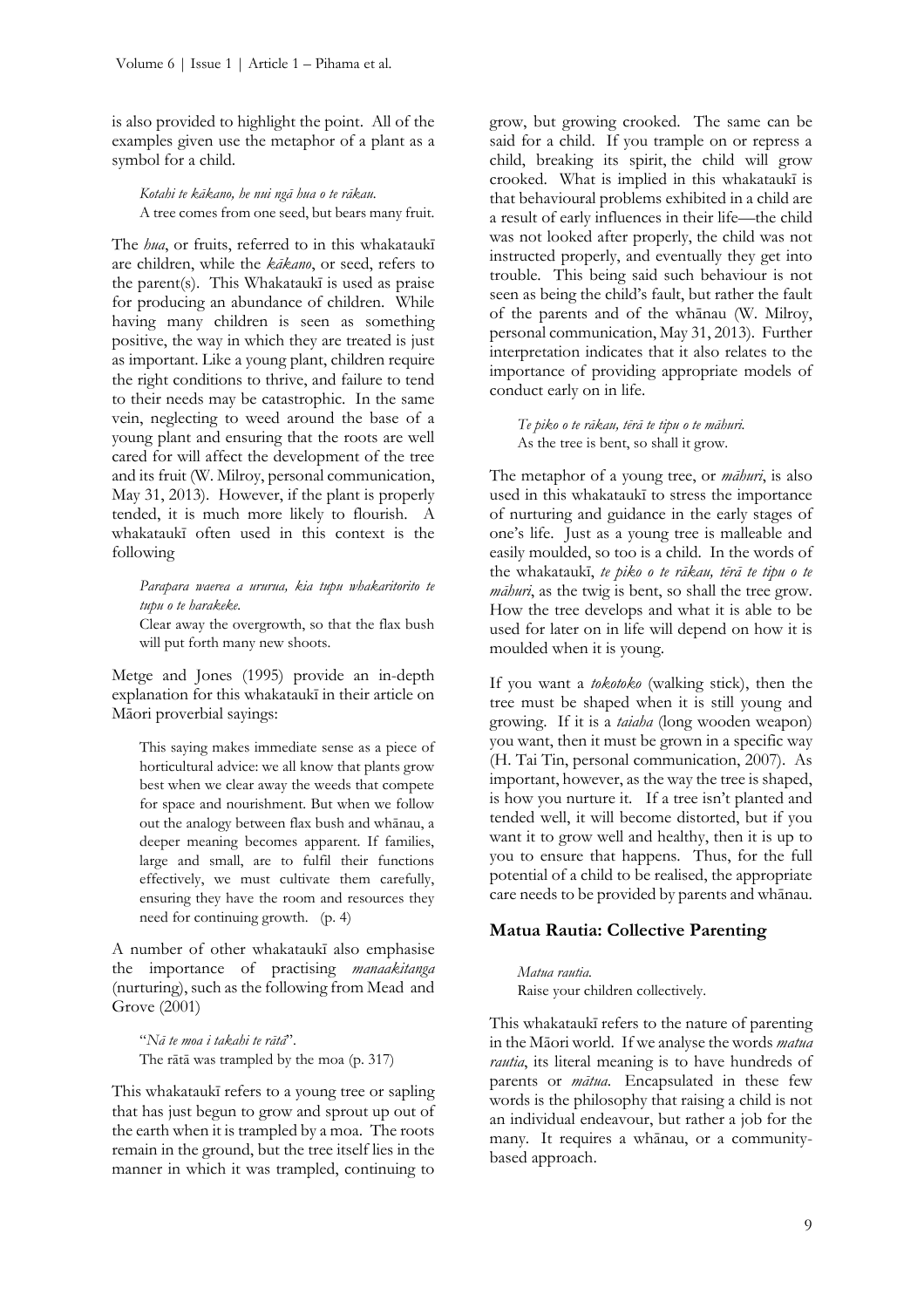When a child is raised collectively by community, it builds their confidence. They know who they are; they know who their relatives are. They know about the nature of reciprocity and about meeting one's obligations to others because it is a part of the culture that they grow up with. A communal approach to parenting not only supports and bolsters the confidence of the child but also provides a great deal of support and relief for the parents. As a child, the entire whānau would be there to guide and instruct you, not just your parents. Your older siblings, uncles, and aunties would advise you and tell you if you should not do something (W. Milroy, personal communication, May 31, 2013).

A similar whakataukī, in the context of childrearing, is

*Ehara taku toa i te toa takitahi, engari taku toa he toa takimano.*

My strength is not mine alone but the strength of many.

Once again, this whakataukī emphasises that it's not one person's sole responsibility to raise a child, but rather it is a collective responsibility. What this also means is that the collective strength that comes from the sharing of childrearing responsibilities with others ensures not only the wellbeing of the children but also the wellbeing of parents by relieving them of unnecessary burden.

## **Whakatika: Supporting Appropriate Behaviour**

In analysing whakataukī for this article, one thing that became apparent was the dearth of sayings in te reo Māori with any connotation of violence. Sayings in English used to promote physical violence against children in the nineteenth century and beyond, like *spare the rod and spoil the child* have no equivalent in Māori. Instead, the whakataukī relating to correcting bad or inappropriate behaviour in the Māori world infer thoughtful and compassionate practices aimed at making a child more cognizant of their actions.

*Kia ora ko te mā, kia mate ko te kino.* May good prevail over that which is harmful.

In regulating the behaviour of a child, whakataukī such as the above indicate that any action taken must come from a place of kindness and integrity, regardless of the feelings that we have as adults. While there are times when we may be angry with our children, to react violently can cause great harm to both the physical and spiritual wellbeing of a child.

*Tamaiti ākona ki te kāinga, tū ana ki te marae, tau ana.* A child who learns at home stands on the marae with dignity.

The modelling of appropriate behaviour and values in the home also helps to ensure positive outcomes later on in life. Providing appropriate guidance and instruction while always being compassionate ensures that a child knows how to conduct themselves in the world around them.

*Waiho mā te whakamā e patu.* Embarrassment is punishment enough.

A number of whakataukī indicate that the behaviour of children was regulated by developing a sense of mindfulness about the consequences of one's actions. Such is the case with this particular whakataukī, *waiho mā te whakamā hei patu*. Rather than advocating for physical punishment, this whakataukī implies that the embarrassment felt by someone who has done wrong can be more than enough to dissuade them from such action again. This is especially true when one is aware that in the Māori world a wrong committed by an individual is seen as the fault of the collective; thus the saying, *hē o te kotahi, hē o te katoa,* the wrongdoing of one belongs to everyone. Knowing that your actions reflect badly on your entire whānau and hapū, and cause them shame is a much more potent deterrent to negative or inappropriate behaviour than a notion of individual responsibility.

Another form of supporting children to make good decisions in regards to their actions and behaviour are whakataukī which operate as *kōrero whakatūpato* or warnings. These appear to be used in a similar way, that is, to encourage children to be mindful of their actions.

*Kia mahara ki a Rona.* Remember Rona.

Attention is drawn here to the *pūrākau*, or story, about Rona and the moon. One night, Rona went out to fetch water and tripped on the root of a tree when the moon hid behind the clouds. She cursed at the moon and was taken away for her transgression. A variation of this Whakataukī is *kia mahara ki te hē o Rona* - "let the sin of Rona be remembered" (Mead & Grove, 2003, p. 213). Both versions allude to the fact that one must always be careful of what one does.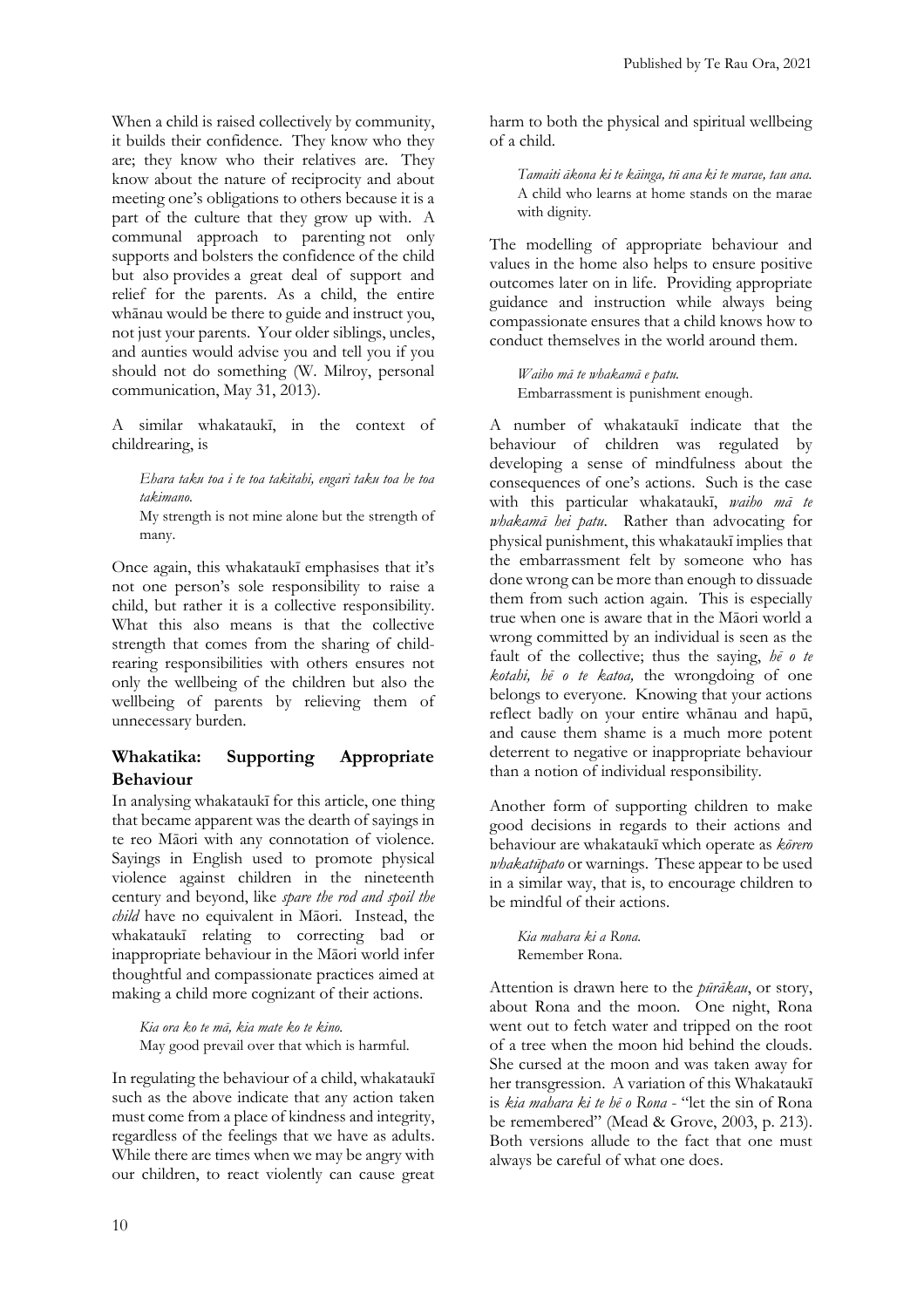## **Conclusion**

Recognition of Hawaiian culture-based pedagogy in schools, community, and homes is prevailing. Old practices are understood, relevant, and are being re-learnt. Looking to the past for answers is no longer odd; instead, it has become mainstream in almost all disciplines, formal and informal. Having three generations living under one roof in Hawai'i can no longer be viewed as an economic reality alone; in fact, it brings *wai wai* or richness to the 'ohana.

The lessons we gain from re-discovering and applying ancestral knowledge are both invaluable and necessary. These 'ōlelo no'eau are a small but very much empowering sample of Hawaiian worldview, perspective, and lifestyle. We live in a time where we are at the pivotal point of bringing forth life that honours our very existence. *Mai ka hikina a ka lā i Kumukahi a ka welona a ka lā i Lehua*, from sunrise to sunset or from birth to death - may our Kūpuna continue to enlighten us.

Within the repertoire of whakataukī outlined here, fundamental beliefs, values, and practices relating to Te Pā Harakeke have been carefully embedded in the language of our ancestors. In some cases, accessing the cultural understandings inherent within these whakataukī has been fairly straight forward, in others it has been a bit more challenging. Unpacking the messages inherent within these whakataukī provides us with a rare insight into a way of being and a way of living that has much to offer us in the troubled times in which we live today.

While the whakataukī in this article are by no means exhaustive, they do however give us some useful examples which demonstrate not only the value of children in the Māori world but also provide a number of guiding principles to ensure the wellbeing of both our *tamariki* (children) and Te Pā Harakeke in the decades to come.

## **References**

Fornander, A. (1996). *Ancient history of the Hawaiian people to the times of Kamehameha I*. Mutual Publishing.

Green, L., & Beckwith, M. (1924). Hawaiian beliefs and customs relating to birth and infancy. *American Anthropologist, 26*(2), 230-246.

Grey, G. (1857). *Ko nga whakapepeha me nga whakaahuareka a nga tipuna o Aotea-roa: Proverbial and popular sayings of the ancestors of the New Zealand race*. Saul Solomon.

Handy, E. S., & Pukui, M.K. (1972). *The Polynesian family system in Ka'-u, Hawai'i*. Tuttle.

Ihaka, K. (1957, May). Ngā pepeha me ngā Whakataukī a te Māori. *Te Ao Hou, 18*, 41-42.

McRae, J. (1988). *Whakataukii: Maori sayings* [Unpublished doctoral thesis], University of Auckland.

Mead, S. M., & Grove, N. (2003). *Ngā pēpeha a ngā tīpuna: The sayings of the ancestors* (2nd ed.). Victoria University Press.

Metge, J., & Jones, S. (1995). He taonga tuku iho nō ngā tūpuna: Māori proverbial sayings – a literary treasure. *Journal of New Zealand Studies, 5*(2), 3-7.

Miller, J. M. (2012). *The perception of innovation in the delivery of services for Hawaiian students*. [Doctoral dissertation, University of Southern California]. USC Digital Library.

[http://digitallibrary.usc.edu/cdm/ref/collection](http://digitallibrary.usc.edu/cdm/ref/collection/p15799coll3/id/92285) [/p15799coll3/id/92285](http://digitallibrary.usc.edu/cdm/ref/collection/p15799coll3/id/92285)

Ministry of Justice. (2001). *He hīnātore ki te ao Māori: A glimpse into the Māori world*.

Mokuau, N. (Ed.). (1991). *Handbook of social services for Asian and Pacific Islanders*. Greenwood Press.

Pihama, L., Greensill, H., Campbell, D., Te Nana, R., & Lee, J. (2015). *Taku Kuru Pounamu*. Te Kotahi Research Institute.

Pukui, M. K. (1942). Hawaiian beliefs and customs during birth, infancy, and childhood. *Occasional Papers of Bernice P. Bishop Museum, 16*(17), 373-374.

Pukui, M. K. (1983). *'Ōlelo no'eau: Hawaiian proverbs and poetical sayings*. Bishop Museum Press.

Pukui, M. K., & Elbert, S.H. (1986). *Hawaiian dictionary*. University of Hawaii Press.

Seed-Pihama, J. (2005). *Māori ancestral sayings: A juridical role* (Te Mātāhauariki Institute Occasional Paper Series No.10).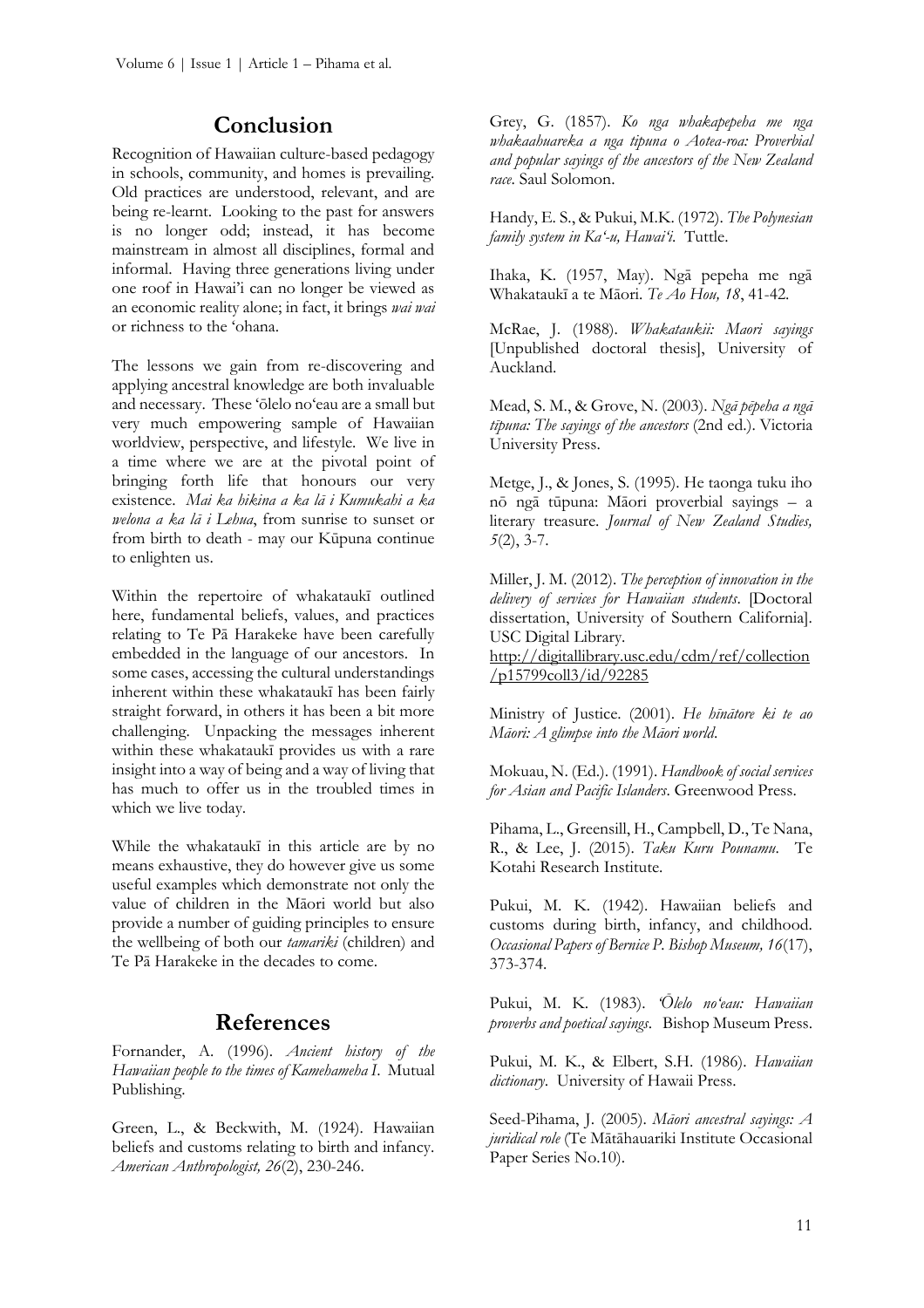[http://lianz.waikato.ac.nz/PAPERS/joeliee/say](http://lianz.waikato.ac.nz/PAPERS/joeliee/sayings.pdf) [ings.pdf](http://lianz.waikato.ac.nz/PAPERS/joeliee/sayings.pdf)

Silva, N. (2004). *Aloha betrayed: Native Hawaiian resistance to American colonialism*. Duke University Press.

Tuahine, H., Whaanga, H., & Matamua, R. (2016). He purapura whetū tō te Whakataukī. *Te Kōtihitihi: Ngā tuhinga reo Māori*, (3) 42-50.

Walker, R. (2004). *Ka whawhai tonu matou: Struggle without end* (revised edition) Penguin.

Wehi, P.M., , Cox, M., & Roa, T., & Whaanga H. (2013). Marine resources in Māori oral tradition: He kai moana, he kai mā te hinengaro. *Journal of Marine and Island Cultures, 2*(2), 59-68.

## **About the authors:**

**Leonie Pihama** (Te Ātiawa, Ngā Māhanga a Tairi, Ngāti Māhanga) is a mother of six and a grandmother of five. Leonie is a professor of Māori research with Ngā Wai a Te Tūī at Unitec and director of Māori and Indigenous Analysis Ltd. She has worked as director of Research at both the University of Auckland and the University of Waikato. Leonie is currently the principal investigator on He Waka Eke Noa: Māori Cultural Frameworks for Violence Prevention and Intervention supported by an MBIE Endeavour research grant. She is also working with Tū Tama Wahine o Taranaki as an MBIE Pūnaha Hihiko research development placement.

**Jamee Mahealani Miller** (Hawaiian) Dr Miller is director of community engagement & resources, and director of education initiatives Kamehameha Schools. Jamee was born and raised in Punaluʻu and holds two bachelor's degrees from the University of Hawaiʻi, one in Hawaiian studies and another in secondary education. She also has a master's degree in social work from University of Hawai'I at Mānoa and a doctorate in education from the University of Southern California. Jamee has worked previously with the Queen Lili'uokalani Children's Centre and has forged strong connections with a wide range of Māori communities within her work.

**Hineitimoana Greensill** (Tainui, Ngāti Koata, Ngāti Porou) is a senior lecturer in Te Pua Wānanga ki te Ao, Faculty of Māori and Indigenous Studies at the University of Waikato. She researches and teaches at the intersections of Māori language, mātauranga Māori, Māori and Indigenous studies, and mana wahine. Hineitimoana was also a part of the Tiakina Te Pā Harakeke project, which looked at the ways in which culturally grounded knowledge, values, and practices can be better employed to enhance the wellbeing of Māori children and whānau.

**Rihi Te Nana** (Ngāpuhi, Te Atihau nui ā Pāpārangi, Tūwharetoa, Ngāti Raukawa, Ngāti Maniapoto) is a senior consultant with Kakariki Ltd and provides services in the area of social work practice, Māori and Indigenous social service provision, counselling and wellbeing training, professional supervision, and research. She worked for over ten years as the Maori development leader for Relationships Aotearoa. Rihi has been a part of key research related to areas such as whakapakari whānau as a sustainable healing and wellbeing practice; Māori traditional childrearing practices, and investigating the impact of historial trauma on whañau. She is currently working on a number of projects as a part of the research programme at Ngā Wai a Te Tūi, Unitec.

**Donna Campbell** (Ngā Puhi, Ngāti Ruanui), Donna is a weaver, a designer, a teacher, a mother, an artist, and a closet chef. She is currently working as a senior lecturer in Te Pua Wānanga Ki Te Ao (Faculty of Māori and Indigenous Studies), University of Waikato. Donna has been focused on developing a research platform in the area of creative research as an epistemic—a coalescence of Western action and Indigenous contemplation. She has a strong interest in the ways in which Te Pā Harakeke provides a model for whānau ora. Donna is principal investigator on the Marsden research project Whakaarahia anō te rā Kaihau! Raise up Again the Billowing Sail! The project focuses upon Mātauranga Māori and Western science by unlocking unique